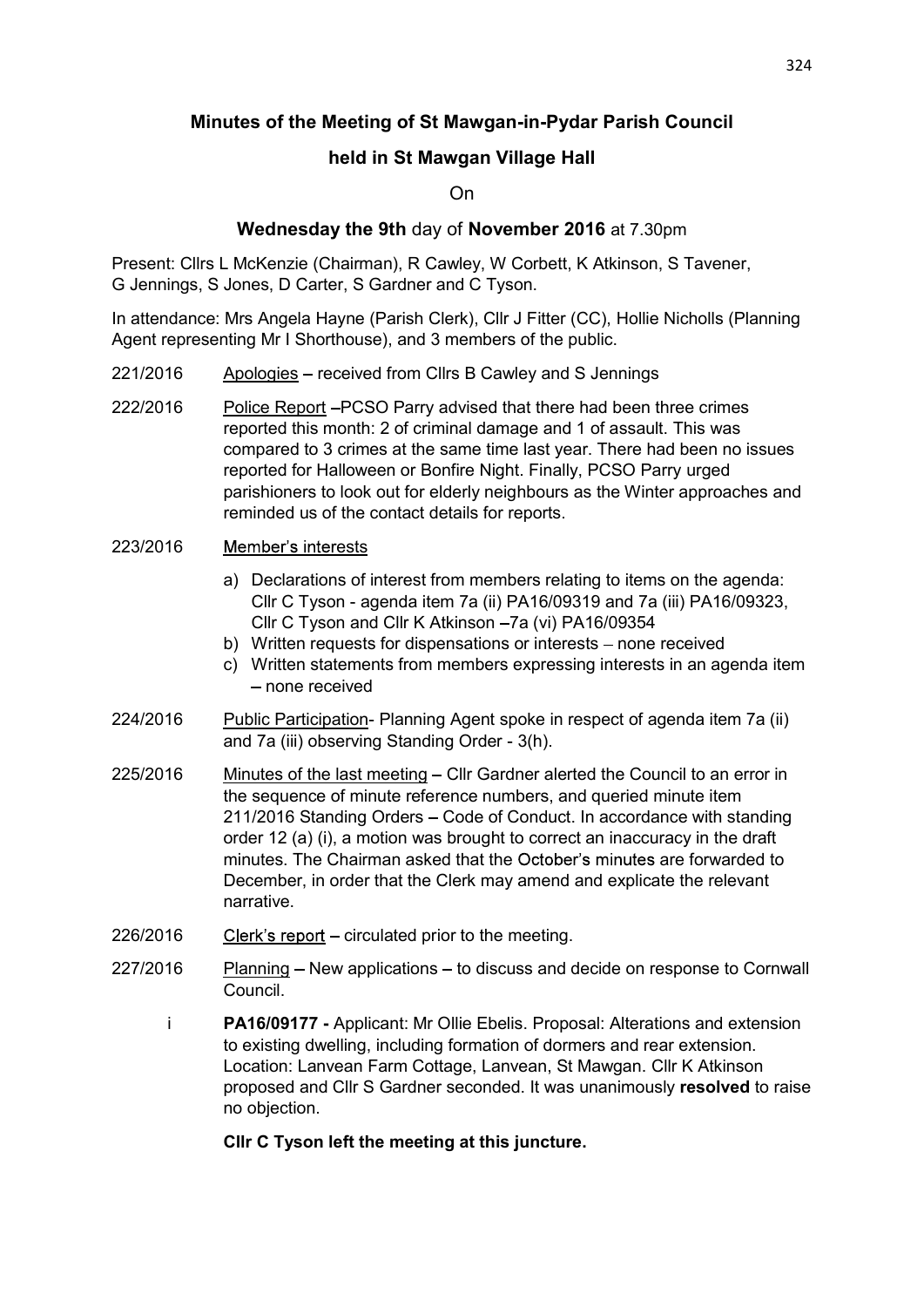- ii PA16/09319 Applicant Mr I Shorthouse Bromley Estates Ltd. Proposal: Construction of amenities building to serve existing caravan park. Location: Marver Chalets, Mawgan Porth. Cllrs W Corbett and S Tavener alerted members to objections regarding noise/lighting lodged by neighbours bordering the site. Standing Order 24 (a) was suspended to allow public participation. The Planning Agent was asked why the proposed building might not be sited elsewhere, with less impact to neighbours. Although some members expressed concern about the proximity of the building it was felt that this was essentially a matter between the neighbour and the LPA. Cllr Gardner proposed and Cllr K Atkinson seconded and it was resolved not to object to this application.
- iii PA16/09323 Applicant Mr I Shorthouse Bromley Estates Ltd. Proposal: Redevelopment of site to provide six holiday units and one replacement dwelling. Location: Marver Chalets Mawgan Porth. After discussion, Cllr Tavener proposed and Cllr Corbett seconded and it was resolved to object to this application for the following reasons: the bulk, massing and general scale of the redevelopment proposed was inappropriate in this location. The new units would have a significant adverse effect upon the setting of the Scheduled Ancient Monument which borders the site, and it appeared to the PC that both the excavations proposed and the necessary foundations for two-storey units were likely to interfere with the archaeology of the area. Cllr S Gardner abstained from voting.

## Cllr C Tyson returned to the meeting.

- iv PA16/09227 Applicant: Trevenna. Proposal: Tree works to trees within a conservation area. Location: Lanvean House, Lanvean, St Mawgan. As this application is for works to trees in a Conservation Area, it will be decided under delegated authority.
- v PA16/09350 Applicant Mr And Mrs P O'Shea. Proposal: Demolition of pole barn and block built barn including conversion of stone barn to single dwelling. Location: Land and Buildings at Lower Lanherne Farm, St Mawgan. Cllr K Atkinson proposed and Cllr W Corbett seconded and it was unanimously resolved to raise no objection.

# Cllrs C Tyson and K Atkinson left at this juncture.

vi PA16/09354 Proposal: Proposed single storey rear extension, new glazed feature entrance and internal alterations. Location: Winsor Mill, Winsor Lane, St Mawgan. Cllr Tavener proposed and Cllr Corbett seconded and it was resolved to raise no objection. Cllr S Gardner abstained from voting.

# Cllrs C Tyson and K Atkinson returned to the meeting.

- 228/2016 Any other planning applications received from Cornwall Council by the time of the meeting. None received.
- 229/2016 Advices and decisions by Cornwall Council circulated prior to meeting.
	- i PA16/07370 APPROVED. Applicant: Mr Andrew Williams. Location: The Shed St Mawgan Newquay Cornwall TR8 4EU Proposal: Application for variation of condition 2 roof finish in respect of decision PA15/10158 (Change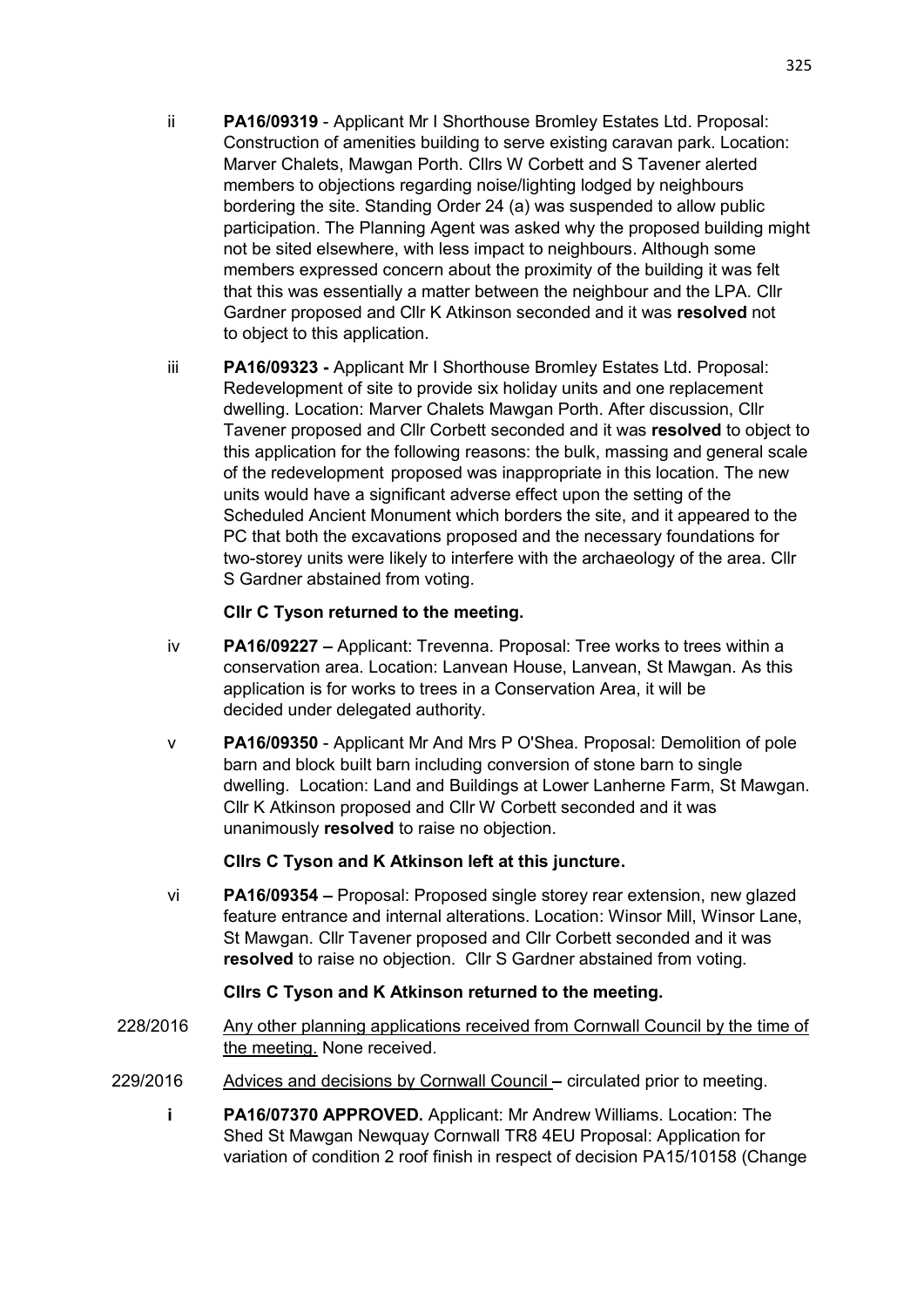of use of agricultural land to residential curtilage and construction of detached boiler room/machinery/log store).

- PA16/02472/PREAPP Closed advice given. Applicant: Mr Bertrand ii Louveaux Location: The Old Rectory St Mawgan Newquay Cornwall TR8 4EZ Proposal: Pre-application advice for Listed Building - temporary replacement of sash window with a door, inclusion of a projector screen, overboarding of existing low quality floor with a new timber floor.
- PA16/08458 APPROVED. Applicant: Mr Jeff Smith Location: Bluebay iii Apartments Tredragon Lodge Tredragon Road Mawgan Porth Newquay Proposal: Removal of condition 2 in respect of C2/01/01430 (change of use from hotel to 5 self-contained units for holiday letting purposes) to allow unrestricted holiday use.
- PA16/09211 WITHDRAWN Applicant: Mr Terence Thomas. Location: iv Hellings, Lanvean St Mawgan TR8 4EY. Proposal: Tree works to reduce height of Goat Willow from 6.5m to 4m and Ash from 9m to 5m within a conservation area.
- PA16/06951 APPROVED Applicant: Mr A Watson. Location: Sea View, v Bungalow, New Road, Carloggas, St Mawgan TR8 4EG. Proposal: Proposed demolition of existing sub-standard dwelling and construction of one 4 bedroomed house and garage.
- vi PA16/07495 APPROVED Applicant: Mr Richards. Location: Southern Hangar 4, Aerohub, Cornwall Airport, Newquay, Cornwall Proposal: Change of use of redundant hanger (PMTD.18) to provide storage and distribution centre (use class B8).
- 230/2016 Planning Enforcement Issues none received
- 231/2016 Burial Ground Eric Richardson deceased: permission to erect memorial design circulated. Cllr R Cawley proposed and Cllr S Tavener seconded. It was resolved to grant permission to erect memorial.
- 232/2016 Working groups
	- (a) Amenities  $-$  Sovereign Play  $-$  Chairman informed the meeting that corroded fittings had been replaced on the swings.
	- (b) Transport and rights of way  $-$  to receive report. Although footpath acknowledged on planning application PA16/09350, Cllr D Carter and Cllr S Tavener confirmed that no through way was evident at points along its distance.
	- (c) Beach and Environment to receive report if any. None received.
- 233/2016 St Mawgan Public WC Block to discuss and agree to renew service agreement with Reef Water Solutions Ltd 2016/2017 on the same terms and cost as 2015/2016 – circulated. Cllr S Tavener proposed and Cllr R Cawley seconded. It was unanimously resolved to accept.
- 234/2016 St Mawgan Community Hall to receive update and agree any necessary action and expenditure. Cllr Corbett reported that he, Cllr B Cawley and three members of the Community Hall committee met, to discuss the deteriorating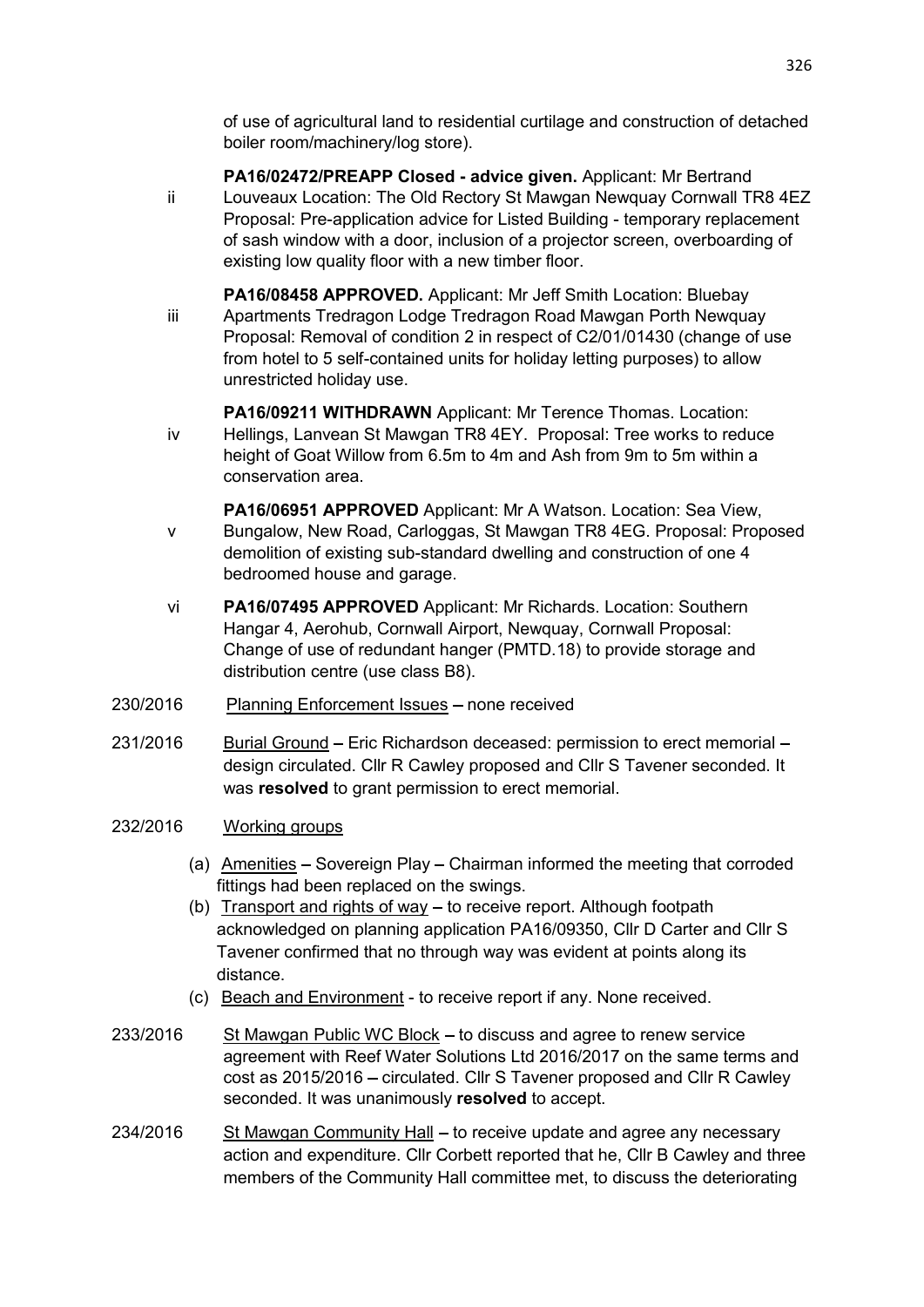fabric of the hall - slate on eaves missing; barge board rotten; external woodwork requiring maintenance. However, the meeting heard that it is with regret that new members have not been forthcoming onto the Community Hall committee. Thus, management of the Community Hall, is at crisis point. The PC confirmed its committment to ensure the preservation of the Community Hall for St Mawgan parishioners. Therefore, it was resolved to 1, write a joint letter (with the Hall Committee) to the Charity Commission for advice as to a way forward and 2. keep on the agenda. In addition, the Clerk will forward the Trust Deed to all Councillors to peruse.

Cllr S Gardner left the meeting at this juncture.

- 235/2016 Specific Issue Neighbourhood Plan The Chairman thanked Cllr K Atkinson for his work (as leader of the Planning Working Group) in forming the Plan, who in turn thanked Cllr W Corbett for his initial proposal of a Single-Issue Neighbourhood Plan. Cllr G Jennings commended this to the parish as a positive step whereupon the Neighbourhood Plan had failed to gain support in the past. It was resolved to create a Single-Issue Neighbourhood Plan and 1) seek space in the Parish News to highlight this new initiative; 2) keep item on the agenda; 3) projects/groups to contact the Clerk for further details.
- 236/2016 Twinning Towns this unsolicited invitation to Cllr K Atkinson from representatives of La Roche Bernard, Brittany was discussed. It was resolved that Cllr K Atkinson write, highlighting the incompatibility with the comparative size of St Mawgan-in-Pydar Parish to La Roche Bernard, Brittany.
- 237/2016 SLCC (Society of Local Council Clerks) to agree Annual membership for provision of training, advice and support (£131 full year subscription  $+ £10$ joining fee) and purchase of key text – Charles Arnold Baker (10<sup>th</sup> edn) at £73.60. Cllr S Tavener proposed and Cllr R Cawley seconded. It was resolved to agree.
	- 238/2016 Funding update re: access to monies from solar farm and REG windfarm.

Standing order 24 (a) was suspended to enable Cllr J Fitter to speak regarding estimated funds available: Kernow Solar Farm - circa £2,500 per annum, and REG Windpower - circa £16,500 per annum. However, Cllr Fitter will clarify amounts and report back.

Standing orders were resumed.

Subsequently, it was resolved to 1) keep item on agenda 2) publish a poster in the Parish News informing community groups and projects within the parish of the funds soon to be available, and to communicate with the Clerk regarding the application procedure.

239/2016 To receive reports from meetings - Cllr D Carter informed the meeting that Mawgan Porth Village Hall received the full support from Newquay Town Council for their Local Devolution Fund application for new doors. The Clerk informed the meeting, that they now await CNP Cornwall Councillor Approval on 19<sup>th</sup> January, 2017.